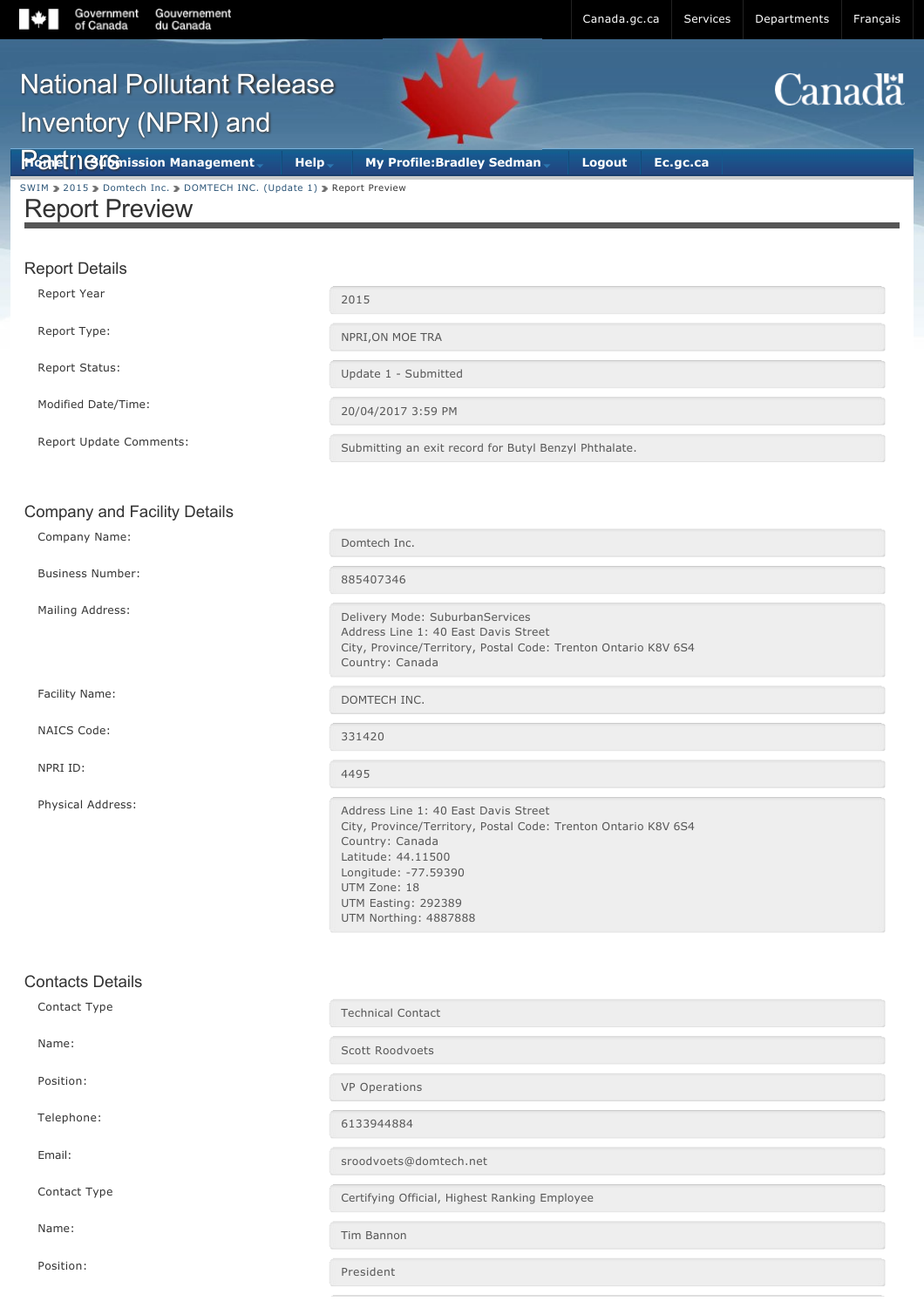| Telephone:       | 6133944884                                                                                                                                                   |
|------------------|--------------------------------------------------------------------------------------------------------------------------------------------------------------|
| Fax:             | 6133940108                                                                                                                                                   |
| Email:           | tbannon@domtech.net                                                                                                                                          |
| Contact Type     | Person who prepared the report                                                                                                                               |
| Name:            | <b>Bradley Sedman</b>                                                                                                                                        |
| Position:        | Project Engineer                                                                                                                                             |
| Telephone:       | 6133944884                                                                                                                                                   |
| Email:           | bsedman@domtech.net                                                                                                                                          |
| Mailing Address: | Delivery Mode: SuburbanServices<br>Address Line 1: 40 East Davis Street<br>City, Province/Territory, Postal Code: Trenton Ontario K8V 6S4<br>Country: Canada |

#### General Information

Number of employees: 105

Activities for Which the 20,000-Hour Employee Threshold Does Not Apply:

Activities Relevant to Reporting Dioxins, Furans and Hexacholorobenzene:

Activities Relevant to Reporting of Polycyclic

Is this the first time the facility is reporting to the NPRI (under current or past ownership):

Is the facility controlled by another Canadian company or companies:

Did the facility report under other environmental regulations or permits:

Is the facility required to report one or more NPRI Part 4 substances (Criteria Air Contaminants):

# None of the above None of the above ACTIVITIES REIEVANT TO REPORTING OF POLYCYCIIC<br>Aromatic Hydrocarbons (PAHs): No No No No

#### Substance List

| <b>CAS RN</b> | <b>Substance Name</b>        | <b>Releases</b> | <b>Releases (Speciated VOCs)</b> | <b>Disposals</b> | Recvcling | Unit   |
|---------------|------------------------------|-----------------|----------------------------------|------------------|-----------|--------|
| NA - 01       | Antimony (and its compounds) | N/A             | N/A                              | 0.0140           | 2.3190    | tonnes |
| $85 - 68 - 7$ | Butyl benzyl phthalate       | N/A             | N/A                              | N/A              | N/A       | tonnes |
| NA - 06       | Copper (and its compounds)   | N/A             | N/A                              | N/A              | 308,0000  | tonnes |

#### Applicable Programs

| <b>CAS RN</b> | <b>Substance Name</b>        | <b>NPRI</b> | <b>ON MOE TRA</b> | <b>ON MOE Reg 127/01</b> | First report for<br>this substance to<br>the ON MOE TRA |
|---------------|------------------------------|-------------|-------------------|--------------------------|---------------------------------------------------------|
| $NA - 01$     | Antimony (and its compounds) | Yes         | Yes               |                          | <b>No</b>                                               |
| 85-68-7       | Butyl benzyl phthalate       | <b>No</b>   | <b>No</b>         |                          | <b>No</b>                                               |
| NA - 06       | Copper (and its compounds)   | Yes         | Yes               |                          | <b>No</b>                                               |

## TRA Exit Record

| <b>CAS RN</b> | <b>Substance</b><br><b>Name</b> | Circumstance(s) that apply  | the criteria no longer being met                                                                           | Describe the circumstances that lead to Describe the information and any quantifications<br>relied upon for making the determination |
|---------------|---------------------------------|-----------------------------|------------------------------------------------------------------------------------------------------------|--------------------------------------------------------------------------------------------------------------------------------------|
| $85 - 68 - 7$ | Butyl<br>benzyl<br>phthalate    | use or create the substance | Facility has permanently ceased to We no longer manufacture products<br>containing Butyl Benzyl Phthalate. | We have stopped using Butyl Benzyl Phthalate in all of<br>our processes.                                                             |

#### General Information about the Substance Releases and Transfers of the Substance

| Was the substance The substance will be reported as the sum of<br>1 tonne or more of a Part 5 Substance<br><b>Substance</b><br><b>CAS RN</b><br>Name<br>releases to all media (total of 1 tonne or less)<br>(Speciated VOC) was released to air<br>released on-site |  |
|---------------------------------------------------------------------------------------------------------------------------------------------------------------------------------------------------------------------------------------------------------------------|--|
|---------------------------------------------------------------------------------------------------------------------------------------------------------------------------------------------------------------------------------------------------------------------|--|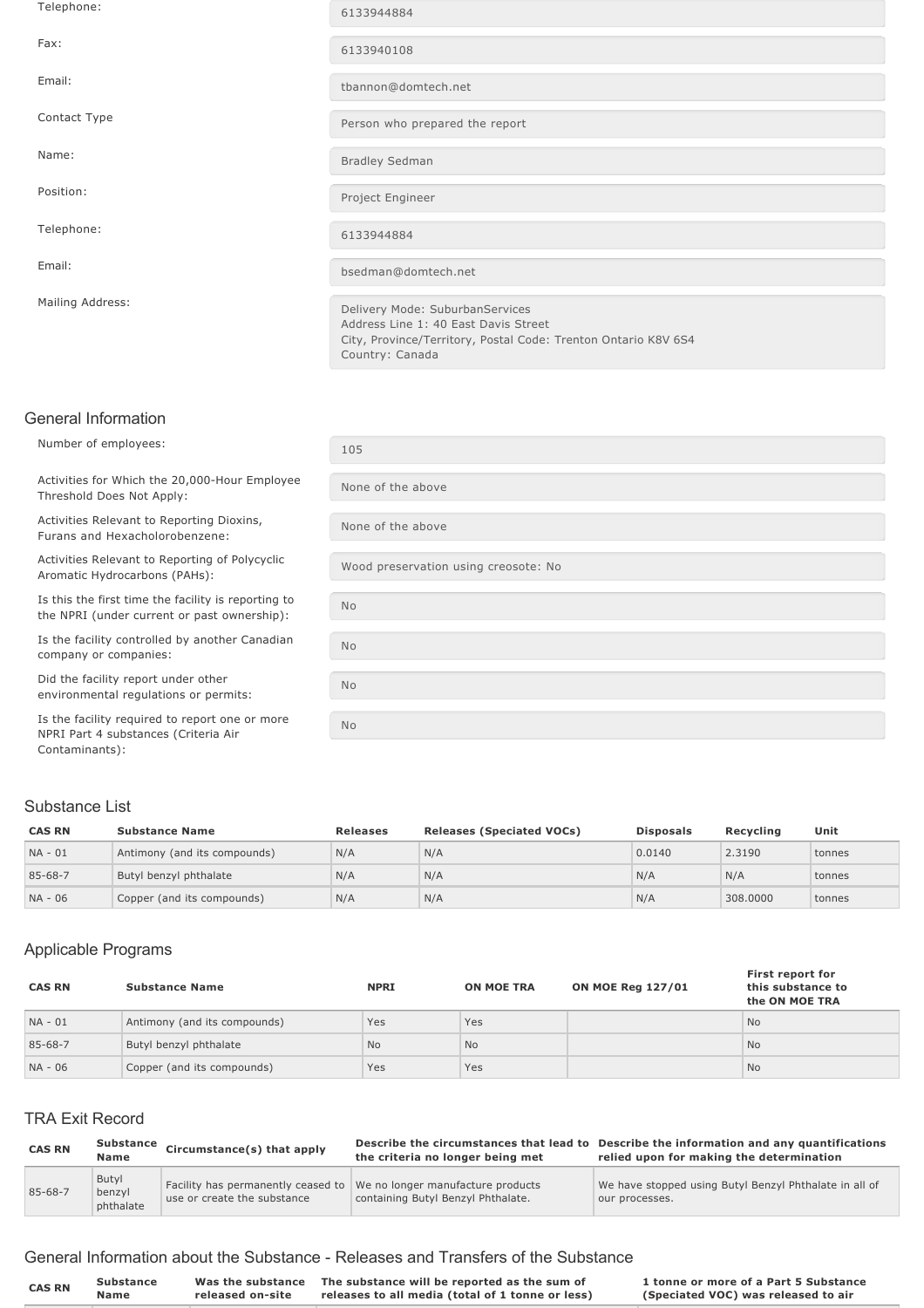| <b>CAS RN</b> | <b>Substance</b><br>Name        | Was the substance<br>released on-site | The substance will be reported as the sum of<br>releases to all media (total of 1 tonne or less) | 1 tonne or more of a Part 5 Substance<br>(Speciated VOC) was released to air |
|---------------|---------------------------------|---------------------------------------|--------------------------------------------------------------------------------------------------|------------------------------------------------------------------------------|
| $NA - 01$     | Antimony (and<br>its compounds) | <b>No</b>                             | <b>No</b>                                                                                        | <b>No</b>                                                                    |
| 85-68-7       | Butyl benzyl<br>phthalate       | <b>No</b>                             | <b>No</b>                                                                                        | <b>No</b>                                                                    |
| NA - 06       | Copper (and its<br>compounds)   | <b>No</b>                             | <b>No</b>                                                                                        | <b>No</b>                                                                    |

## General Information about the Substance - Disposals and Off-site Transfers for Recycling

| <b>CAS RN</b> | <b>Substance</b><br><b>Name</b>     | site), or transferred for treatment prior to final tailings and waste rock for the selected<br>disposal | Was the substance disposed of (on-site or off- Is the facility required to report on disposals of<br>reporting period | Was the substance<br>transferred off-site for<br>recycling |
|---------------|-------------------------------------|---------------------------------------------------------------------------------------------------------|-----------------------------------------------------------------------------------------------------------------------|------------------------------------------------------------|
| $NA - 01$     | Antimony<br>(and its)<br>compounds) | Yes                                                                                                     | <b>No</b>                                                                                                             | Yes                                                        |
| 85-68-7       | Butyl benzyl<br>phthalate           | <b>No</b>                                                                                               | <b>No</b>                                                                                                             | <b>No</b>                                                  |
| NA - 06       | Copper (and<br>its<br>compounds)    | <b>No</b>                                                                                               | <b>No</b>                                                                                                             | Yes                                                        |

#### General Information about the Substance - Nature of Activities

| <b>CAS RN</b> | <b>Substance Name</b>        | <b>Manufacture the Substance</b> | <b>Process the Substance</b> | <b>Otherwise Use of the Substance</b> |
|---------------|------------------------------|----------------------------------|------------------------------|---------------------------------------|
| $NA - 01$     | Antimony (and its compounds) |                                  | As a formulation component   |                                       |
| 85-68-7       | Butyl benzyl phthalate       |                                  | As a formulation component   |                                       |
| NA - 06       | Copper (and its compounds)   |                                  | As an article component      |                                       |

#### TRA Quantifications

| <b>CAS RN</b> | <b>Substance Name</b>        | Use, Creation, Contained | Quantity      | Use ranges for public reporting |
|---------------|------------------------------|--------------------------|---------------|---------------------------------|
| $NA - 01$     | Antimony (and its compounds) | Use                      | 27,420 tonnes | <b>No</b>                       |
| $NA - 01$     | Antimony (and its compounds) | Creation                 | 0 tonnes      | <b>No</b>                       |
| $NA - 01$     | Antimony (and its compounds) | Contained                | 25,087 tonnes | <b>No</b>                       |
| NA - 06       | Copper (and its compounds)   | Use                      | 3273 tonnes   | <b>No</b>                       |
| NA - 06       | Copper (and its compounds)   | Creation                 | 0 tonnes      | <b>No</b>                       |
| NA - 06       | Copper (and its compounds)   | Contained                | 2965 tonnes   | <b>No</b>                       |

#### TRA Quantifications - Others

| <b>CAS RN</b> | <b>Substance</b><br>Name        | <b>Change in Method</b><br>of Ouantification | Reasons | Description of how the change impact tracking Incidents out of the<br>for Change and quantification of the substance | normal course of events | Significant<br><b>Process</b><br>Change |
|---------------|---------------------------------|----------------------------------------------|---------|----------------------------------------------------------------------------------------------------------------------|-------------------------|-----------------------------------------|
| $NA - 01$     | Antimony (and<br>its compounds) |                                              |         |                                                                                                                      |                         | <b>No</b>                               |
| NA - 06       | Copper (and its<br>compounds)   |                                              |         |                                                                                                                      |                         | <b>No</b>                               |

#### On-site Releases - Total

## On-site Releases - Reasons for Changes in Quantities Released from Previous Year

| <b>CAS RN</b> | <b>Substance Name</b>        | Reasons for Changes in Quantities Disposed from Previous Year | <b>Comments (Disposals)</b> |
|---------------|------------------------------|---------------------------------------------------------------|-----------------------------|
| 85-68-7       | Butyl benzyl phthalate       | Changes in production levels                                  |                             |
| $NA - 01$     | Antimony (and its compounds) | No significant change (i.e. $<$ 10%) or no change             |                             |
| NA - 06       | Copper (and its compounds)   | No significant change (i.e. $<$ 10%) or no change             |                             |

## Disposals - Off-site Disposal (excluding Tailings and Waste Rock)

| <b>CAS RN</b> | <b>Substance Name</b>        | Category | <b>Basis of Estimate</b>  | <b>Detail Code</b> | Quantity       |
|---------------|------------------------------|----------|---------------------------|--------------------|----------------|
| $NA - 01$     | Antimony (and its compounds) | Landfill | 0 - Engineering Estimates |                    | $0.014$ tonnes |

## Disposals - Off-site Disposal (excluding Tailings and Waste Rock) - Total

| <b>CAS RN</b> | Substance Name               | <b>Total - Off-site Disposals</b> |
|---------------|------------------------------|-----------------------------------|
| $NA - 0$      | Antimony (and its compounds) | $0.014$ tonnes                    |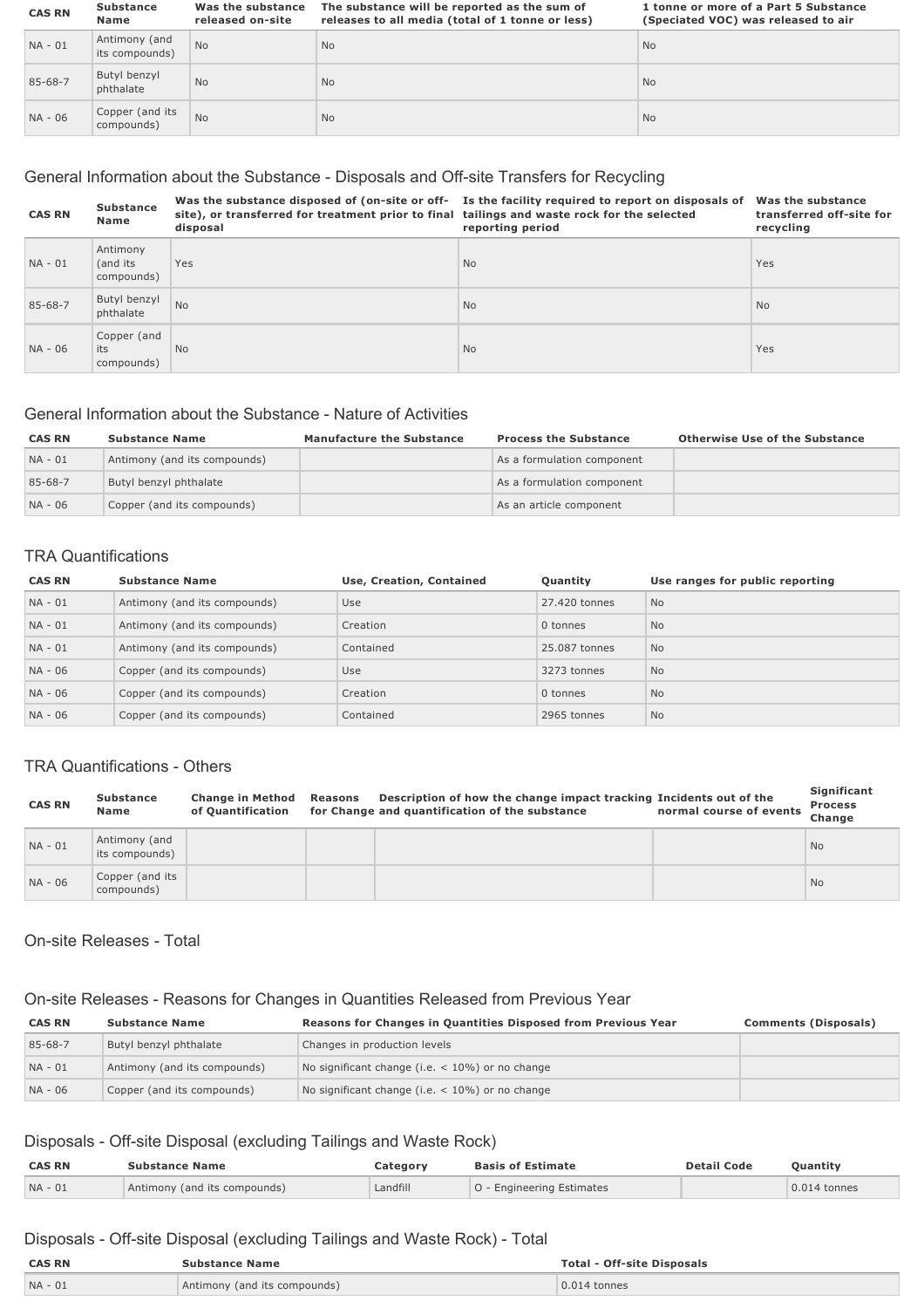## Disposals - Off-site Disposal (excluding Tailings and Waste Rock) - By Facilities

| <b>CAS RN</b> | <b>Substance Name</b>        | Category | <b>Off-site Name</b>     | <b>Off-site Address</b>                   | <b>Ouantity</b> |
|---------------|------------------------------|----------|--------------------------|-------------------------------------------|-----------------|
| NA - 01       | Antimony (and its compounds) | Landfill | Tri-County Plastics Ltd. | 87 Prince Edward, Brighton, ON, Canada    |                 |
| $NA - 01$     | Antimony (and its compounds) | Landfill | Tri-Smith Recycling      | 1290 Creditstone Rd., Concord, ON, Canada |                 |
| $NA - 01$     | Antimony (and its compounds) | Landfill | Waste Services Inc.      | 3354 Navan Rd., Navan, ON, Canada         | $0.014$ tonnes  |

## Disposals - Off-site Disposal (excluding Tailings and Waste Rock) - Dioxins and Furans Breakdown List By Facility **Category CAS RN Substance Name Offsite Name Quantity**

#### Disposals - Total Quantity Disposed (All Media)

| <b>CAS RN</b> | <b>Substance Name</b>        | <b>Total Quantity Disposed (All Media)</b> |
|---------------|------------------------------|--------------------------------------------|
| NA - 01       | Antimony (and its compounds) | 0.014 tonnes                               |

#### Disposals - Reasons and Comments

| <b>CAS RN</b> | <b>Substance Name</b>           | <b>Reasons Why Substance Was</b><br><b>Disposed</b> | <b>Reasons for Changes in Quantities Disposed from</b><br><b>Previous Year</b> | <b>Comments</b><br>(Disposals) |
|---------------|---------------------------------|-----------------------------------------------------|--------------------------------------------------------------------------------|--------------------------------|
| $85 - 68 - 7$ | Butyl benzyl phthalate          |                                                     | Changes in production levels                                                   |                                |
| $NA - 01$     | Antimony (and its<br>compounds) | Production residues<br>Contaminated materials       | Changes in production levels                                                   |                                |
| NA - 06       | Copper (and its<br>compounds)   |                                                     | No significant change (i.e. $<$ 10%) or no change                              |                                |

## Recycling - Off-site Transfers for Recycling

| <b>CAS RN</b> | <b>Substance Name</b>        | Category                               | <b>Basis of Estimate</b>  | <b>Detail Code</b> | <b>Ouantity</b> |
|---------------|------------------------------|----------------------------------------|---------------------------|--------------------|-----------------|
| $NA - 01$     | Antimony (and its compounds) | Other                                  | O - Engineering Estimates |                    | $2.319$ tonnes  |
| $NA - 06$     | Copper (and its compounds)   | Recovery of Metals and Metal Compounds | O - Engineering Estimates |                    | 308 tonnes      |

## Recycling - Off-site Transfers for Recycling - Total

| <b>CAS RN</b> | <b>Substance Name</b>        | <b>Total - Off-site Transfers for Recycling</b> |
|---------------|------------------------------|-------------------------------------------------|
| NA - 01       | Antimony (and its compounds) | 2.319 tonnes                                    |
| NA - 06       | Copper (and its compounds)   | 308 tonnes                                      |

## Recycling - Off-site Transfers for Recycling - By Facility

| <b>CAS RN</b> | <b>Substance Name</b>           | Category                                  | <b>Off-site Name</b>               | <b>Off-site Address</b>                      | Quantity        |
|---------------|---------------------------------|-------------------------------------------|------------------------------------|----------------------------------------------|-----------------|
| $NA - 01$     | Antimony (and its<br>compounds) | Other                                     | <b>Tri-County Plastics</b><br>Ltd. | 87 Prince Edward, Brighton, ON, Canada       | 0.189<br>tonnes |
| NA - 01       | Antimony (and its<br>compounds) | Other                                     | Tri-Smith Recycling                | 1290 Creditstone Rd., Concord, ON,<br>Canada | 2.130<br>tonnes |
| $NA - 01$     | Antimony (and its<br>compounds) | Other                                     | Waste Services Inc.                | 3354 Navan Rd., Navan, ON, Canada            |                 |
| NA - 06       | Copper (and its compounds)      | Recovery of Metals and Metal<br>Compounds | <b>Tri-County Plastics</b><br>Ltd. | 87 Prince Edward, Brighton, ON, Canada       |                 |
| NA - 06       | Copper (and its compounds)      | Recovery of Metals and Metal<br>Compounds | Tri-Smith Recycling                | 1290 Creditstone Rd., Concord, ON,<br>Canada | 308 tonnes      |
| NA - 06       | Copper (and its compounds)      | Recovery of Metals and Metal<br>Compounds | Waste Services Inc.                | 3354 Navan Rd., Navan, ON, Canada            |                 |

# Recycling - Off-site Transfers for Recycling - Dioxins and Furans Breakdown List By Facility

| <b>Cal</b> | -RN<br>י מי | .∍un∽<br>name<br>⊴dΠL. | vame | וחבות |
|------------|-------------|------------------------|------|-------|
|            |             |                        |      |       |

## Recycling - Reasons and Comments

| <b>CAS RN</b> | <b>Substance Name</b>           | <b>Reasons Why Substance Was</b><br>Recycled                                       | Reasons for Changes in Quantities Recycled from Previous<br>Year | <b>Comments</b> |
|---------------|---------------------------------|------------------------------------------------------------------------------------|------------------------------------------------------------------|-----------------|
| $85 - 68 - 7$ | Butyl benzyl phthalate          |                                                                                    | Changes in production levels                                     |                 |
| $NA - 01$     | Antimony (and its<br>compounds) | Off-specification products<br>Contaminated materials<br>Unusable parts or discards | Changes in production levels                                     |                 |
| NA - 06       | Copper (and its compounds)      | Off-specification products<br>Contaminated materials<br>Unusable parts or discards | Changes in production levels                                     |                 |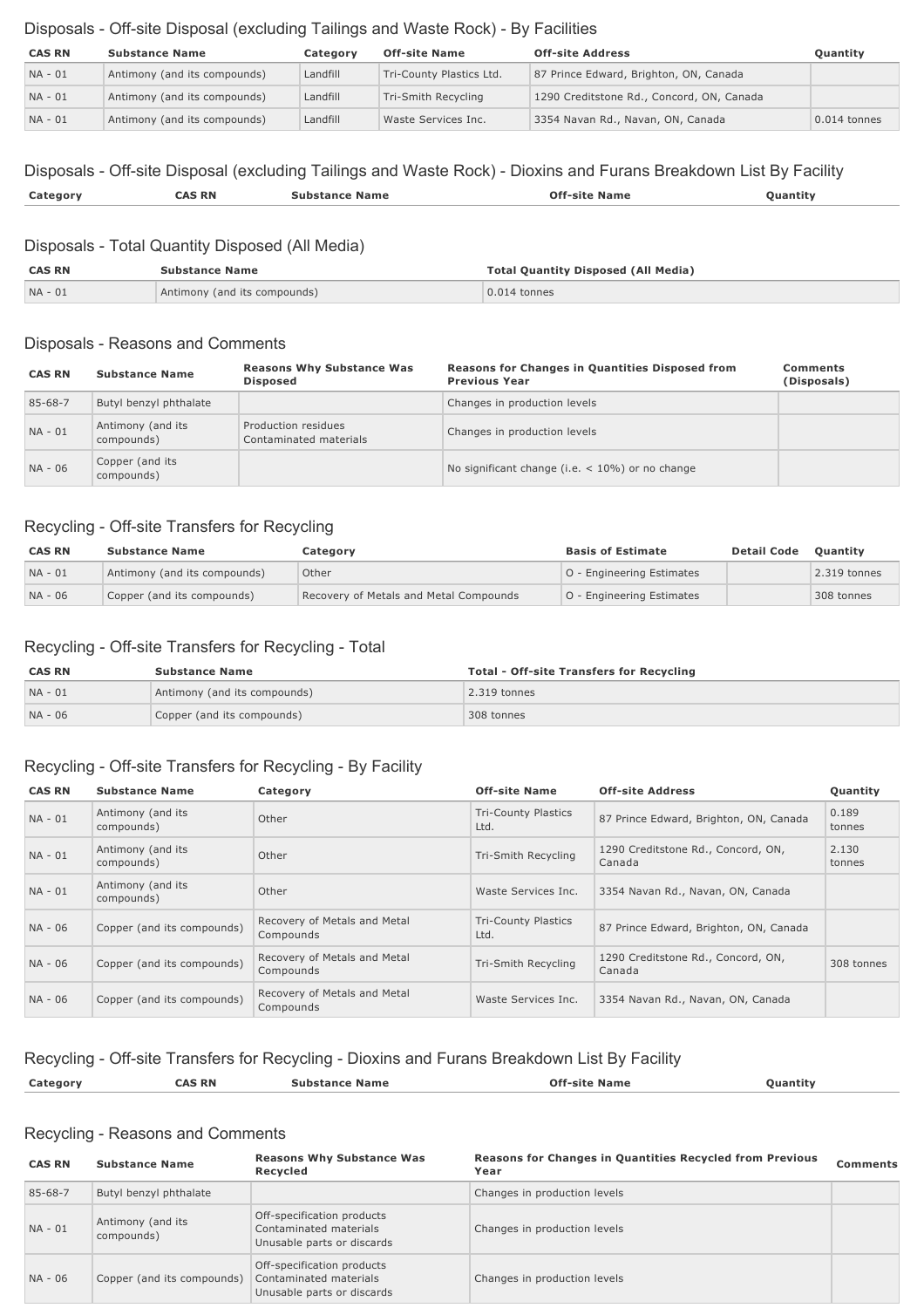## Comparison Report - Enters, Creation, Contained in Product

| <b>CAS RN</b> | <b>Substance Name</b>           | Is<br><b>Breakdown</b> | Category                     | Quantity         | <b>Last Reported</b><br>Quantity | <b>Reporting Period of Last</b><br><b>Reported Quantity</b> | Change       | % Change |
|---------------|---------------------------------|------------------------|------------------------------|------------------|----------------------------------|-------------------------------------------------------------|--------------|----------|
| $NA - 01$     | Antimony (and its<br>compounds) | <b>No</b>              | Enters the facility<br>(Use) | 27.420<br>tonnes | 26.891 tonnes                    | 2014                                                        | 0.529        | 1.97     |
| $NA - 01$     | Antimony (and its<br>compounds) | <b>No</b>              | Creation                     | 0 tonnes         | 0 tonnes                         | 2012                                                        | $\mathbf{0}$ |          |
| $NA - 01$     | Antimony (and its<br>compounds) | <b>No</b>              | Contained                    | 25.087<br>tonnes | 24,892 tonnes                    | 2014                                                        | 0.195        | 0.78     |
| NA - 06       | Copper (and its<br>compounds)   | <b>No</b>              | Enters the facility<br>(Use) | 3273<br>tonnes   | 3302 tonnes                      | 2014                                                        | $-29$        | $-0.88$  |
| NA - 06       | Copper (and its<br>compounds)   | <b>No</b>              | Creation                     | 0 tonnes         | 0 tonnes                         | 2012                                                        | $\mathbf{0}$ |          |
| NA - 06       | Copper (and its<br>compounds)   | No                     | Contained                    | 2965<br>tonnes   | 3051 tonnes                      | 2014                                                        | $-86$        | $-2.82$  |

#### Comparison Report Enters, Creation, Contained in Product : Reason(s) for Change

| <b>CAS RN</b> | <b>Substance Name</b>        | Reason(s) for Change                           | <b>Other Reason</b> |
|---------------|------------------------------|------------------------------------------------|---------------------|
| $NA - 01$     | Antimony (and its compounds) | No reasons - quantities approximately the same |                     |
| $NA - 06$     | Copper (and its compounds)   | No reasons - quantities approximately the same |                     |

#### Comparison Report - Disposals On-site, Off-site and Tailings and Waste Rock

| <b>CAS RN</b> | <b>Substance Name</b>           | Ιs<br><b>Breakdown</b> | Category                                                         | Quantity        | <b>Ouantity</b> | Last Reported Reporting Period of Last<br><b>Reported Quantity</b> | Change       | % Change |
|---------------|---------------------------------|------------------------|------------------------------------------------------------------|-----------------|-----------------|--------------------------------------------------------------------|--------------|----------|
| $NA - 01$     | Antimony (and its<br>compounds) | <b>No</b>              | Total On-site Disposals                                          | 0 tonnes        | 0 tonnes        | 2012                                                               | $\mathbf{0}$ |          |
| $NA - 01$     | Antimony (and its<br>compounds) | <b>No</b>              | Total Off-site Disposals                                         | 0.014<br>tonnes | 0.012 tonnes    | 2014                                                               | 0.002        | 16.67    |
| $NA - 01$     | Antimony (and its<br>compounds) | <b>No</b>              | Total Off-site transfer for<br>treatment Prior to Final Disposal | 0 tonnes        | 0 tonnes        | 2012                                                               | $\Omega$     |          |
| $NA - 01$     | Antimony (and its<br>compounds) | <b>No</b>              | Total On-site Disposal of Tailings<br>and Waste Rock             | 0 tonnes        | 0 tonnes        | 2012                                                               | $\mathbf{0}$ |          |
| $NA - 01$     | Antimony (and its<br>compounds) | <b>No</b>              | Total Off-site Disposal of Tailings<br>and Waste Rock            | 0 tonnes        | 0 tonnes        | 2012                                                               | $\mathbf{0}$ |          |

#### Comparison Report - Disposals On-site, Off-site and Tailings and Waste Rock - Reason(s) for Change

| <b>CAS RN</b> | <b>Substance Name</b>        | <b>Reason(s) for Change</b>                    | <b>Other Reason</b> |
|---------------|------------------------------|------------------------------------------------|---------------------|
| $NA - 01$     | Antimony (and its compounds) | No reasons - quantities approximately the same |                     |

#### Comparison Report - Transfers off-site for Recycling

| <b>CAS RN</b> | <b>Substance Name</b>           | Ιs<br><b>Breakdown</b> | Category                                         | Quantity        | <b>Last Reported</b><br><b>Ouantity</b> | <b>Reporting Period of Last</b><br><b>Reported Quantity</b> | Change | % Change |
|---------------|---------------------------------|------------------------|--------------------------------------------------|-----------------|-----------------------------------------|-------------------------------------------------------------|--------|----------|
| $NA - 01$     | Antimony (and its<br>compounds) | <b>No</b>              | <b>Total off-site Transfers</b><br>for Recycling | 2.319<br>tonnes | 1.987 tonnes                            | 2014                                                        | 0.332  | 16.71    |
| NA - 06       | Copper (and its<br>compounds)   | <b>No</b>              | <b>Total off-site Transfers</b><br>for Recycling | 308 tonnes      | 252 tonnes                              | 2014                                                        | 56     | 22.22    |

## Comparison Report - Transfers off-site for Recycling - Reason(s) for Change

| <b>CAS RN</b> | <b>Substance Name</b>        | <b>Reason(s) for Change</b>                    | <b>Other Reason</b> |
|---------------|------------------------------|------------------------------------------------|---------------------|
| $NA - 01$     | Antimony (and its compounds) | No reasons - quantities approximately the same |                     |
| NA - 06       | Copper (and its compounds)   | Increase in production levels                  |                     |

#### Pollution Prevention

Does the facility have a documented pollution prevention plan?

Did the facility complete any pollution prevention activities in the current NPRI reporting year

| No |  |  |
|----|--|--|
|    |  |  |
| No |  |  |

## Progress on TRA Plan - Objectives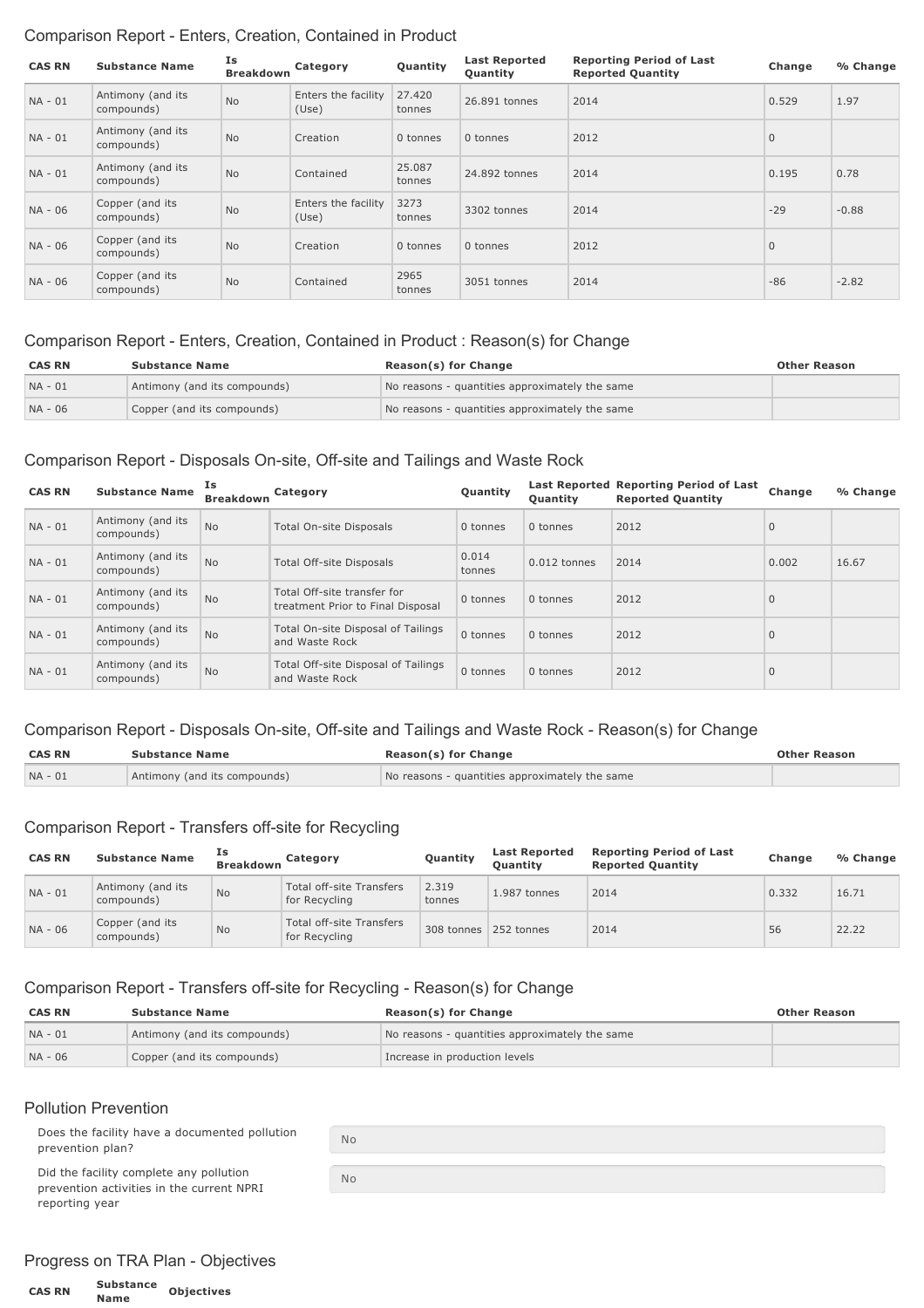| NA - 01 | Antimony<br>(and its<br>compounds) | OBJECTIVES Since antimony is a critical fire retarding component of our finished product we are not able to cost effectively eliminate or<br>replace it in our manufacturing process at this time. However, our goal is to continually evaluate alternatives and work toward improving<br>efficiencies at the facility thereby reducing antimony waste in the manufacturing process. The principles we intend to apply to achieve<br>reductions in antimony waste at the facility include: 1. Eliminate any remaining scrap paths which do not provide reclaim value; 2.<br>Improvements to accounting and measurement methods; 3. Reduction of scrap going to recycle paths; and 4. Material separation to<br>improve scrap recovery. |
|---------|------------------------------------|----------------------------------------------------------------------------------------------------------------------------------------------------------------------------------------------------------------------------------------------------------------------------------------------------------------------------------------------------------------------------------------------------------------------------------------------------------------------------------------------------------------------------------------------------------------------------------------------------------------------------------------------------------------------------------------------------------------------------------------|
| NA - 06 | Copper<br>(and its<br>compounds)   | OBJECTIVES Since copper is an essential component of our finished product we are not able to eliminate or replace copper in our<br>manufacturing process however our goal is to continually work toward improving efficiencies at the facility thereby reducing copper waste in<br>the manufacturing process. The principles we intend to apply to achieve reductions in copper waste at the facility include: 1. Eliminate any<br>remaining scrap paths which do not provide reclaim value; 2. Improvements to accounting and measurement methods; 3. Reduction of<br>scrap going to recycle paths; 4. Material separation to improve scrap recovery; and 5. Recovery of copper fines in drawing processes<br>starting in 2013.       |

# Progress on TRA Plan - Targets

| <b>CAS RN</b> | <b>Substance Name</b>        | Ouantitv           | Years              | <b>Description of Target</b> |
|---------------|------------------------------|--------------------|--------------------|------------------------------|
| $NA - 01$     | Antimony (and its compounds) | No quantity target | No timeline target |                              |
| NA - 06       | Copper (and its compounds)   | No quantity target | No timeline target | n/a                          |

# Progress on TRA Plan - Description

| <b>CAS RN</b> | <b>Substance Name</b>        | <b>Ouantity</b>    | Years              | <b>Description of Target</b> |
|---------------|------------------------------|--------------------|--------------------|------------------------------|
| $NA - 01$     | Antimony (and its compounds) | No quantity target | No timeline target |                              |
| $NA - 06$     | Copper (and its compounds)   | No quantity target | No timeline target | n/a                          |

# Progress on TRA Plan - Additional Actions

| <b>CAS RN</b> | <b>Substance</b><br>Name           | Were there any additional actions outside the plan<br>taken during the reporting period to reduce the use<br>and/or creation of the substance? | Describe any additional actions that<br>were taken during the reporting period<br>to achieve the plan's objectives | Provide a public summary<br>of the description of the<br>additional action taken |
|---------------|------------------------------------|------------------------------------------------------------------------------------------------------------------------------------------------|--------------------------------------------------------------------------------------------------------------------|----------------------------------------------------------------------------------|
| NA - 01       | Antimony<br>(and its<br>compounds) | N <sub>o</sub>                                                                                                                                 |                                                                                                                    |                                                                                  |
| NA - 06       | Copper<br>(and its<br>compounds)   | <b>No</b>                                                                                                                                      |                                                                                                                    |                                                                                  |

# Progress on TRA Plan - Reductions due to additional actions taken

| <b>CAS RN</b> | <b>Substance Name</b>           | Reductions due to additional actions taken                                                                                                                                                         | Quantity |
|---------------|---------------------------------|----------------------------------------------------------------------------------------------------------------------------------------------------------------------------------------------------|----------|
| NA - 01       | Antimony (and its<br>compounds) | The amount of reduction in use of the substance at the facility during the reporting period that resulted due to the<br>additional actions.                                                        |          |
| $NA - 01$     | Antimony (and its<br>compounds) | The amount of reduction in creation of the substance at the facility during the reporting period that resulted due to the<br>additional actions.                                                   |          |
| NA - 01       | Antimony (and its<br>compounds) | The amount of reduction in the substance contained in product at the facility during the reporting period that<br>resulted due to the additional actions.                                          |          |
| NA - 01       | Antimony (and its<br>compounds) | The amount of reduction in <b>release to air</b> of the substance at the facility during the reporting period that resulted due<br>to the additional actions.                                      |          |
| $NA - 01$     | Antimony (and its<br>compounds) | The amount of reduction in release to water of the substance at the facility during the reporting period that resulted<br>due to the additional actions.                                           |          |
| NA - 01       | Antimony (and its<br>compounds) | The amount of reduction in <b>release to land</b> of the substance at the facility during the reporting period that resulted<br>due to additional actions.                                         |          |
| $NA - 01$     | Antimony (and its<br>compounds) | The amount of reduction in the substance disposed on-site (including tailings and waste rocks) at the facility during<br>the reporting period that resulted due to the additional actions.         |          |
| NA - 01       | Antimony (and its<br>compounds) | The amount of reduction in the substance <b>disposed off-site</b> (including tailings and waste rocks) at the facility during<br>the reporting period that resulted due to the additional actions. |          |
| $NA - 01$     | Antimony (and its<br>compounds) | The amount of reduction in the substance recycled off-site at the facility during the reporting period that resulted due<br>to the additional actions.                                             |          |
| NA - 06       | Copper (and its<br>compounds)   | The amount of reduction in use of the substance at the facility during the reporting period that resulted due to the<br>additional actions.                                                        |          |
| NA - 06       | Copper (and its<br>compounds)   | The amount of reduction in creation of the substance at the facility during the reporting period that resulted due to the<br>additional actions.                                                   |          |
| NA - 06       | Copper (and its<br>compounds)   | The amount of reduction in the substance <b>contained in product</b> at the facility during the reporting period that<br>resulted due to the additional actions.                                   |          |
| NA - 06       | Copper (and its<br>compounds)   | The amount of reduction in release to air of the substance at the facility during the reporting period that resulted due<br>to the additional actions.                                             |          |
| NA - 06       | Copper (and its<br>compounds)   | The amount of reduction in release to water of the substance at the facility during the reporting period that resulted<br>due to the additional actions.                                           |          |
| NA - 06       | Copper (and its<br>compounds)   | The amount of reduction in release to land of the substance at the facility during the reporting period that resulted<br>due to additional actions.                                                |          |
| NA - 06       | Copper (and its<br>compounds)   | The amount of reduction in the substance <b>disposed on-site</b> (including tailings and waste rocks) at the facility during<br>the reporting period that resulted due to the additional actions.  |          |
| NA - 06       | Copper (and its<br>compounds)   | The amount of reduction in the substance <b>disposed off-site</b> (including tailings and waste rocks) at the facility during<br>the reporting period that resulted due to the additional actions. |          |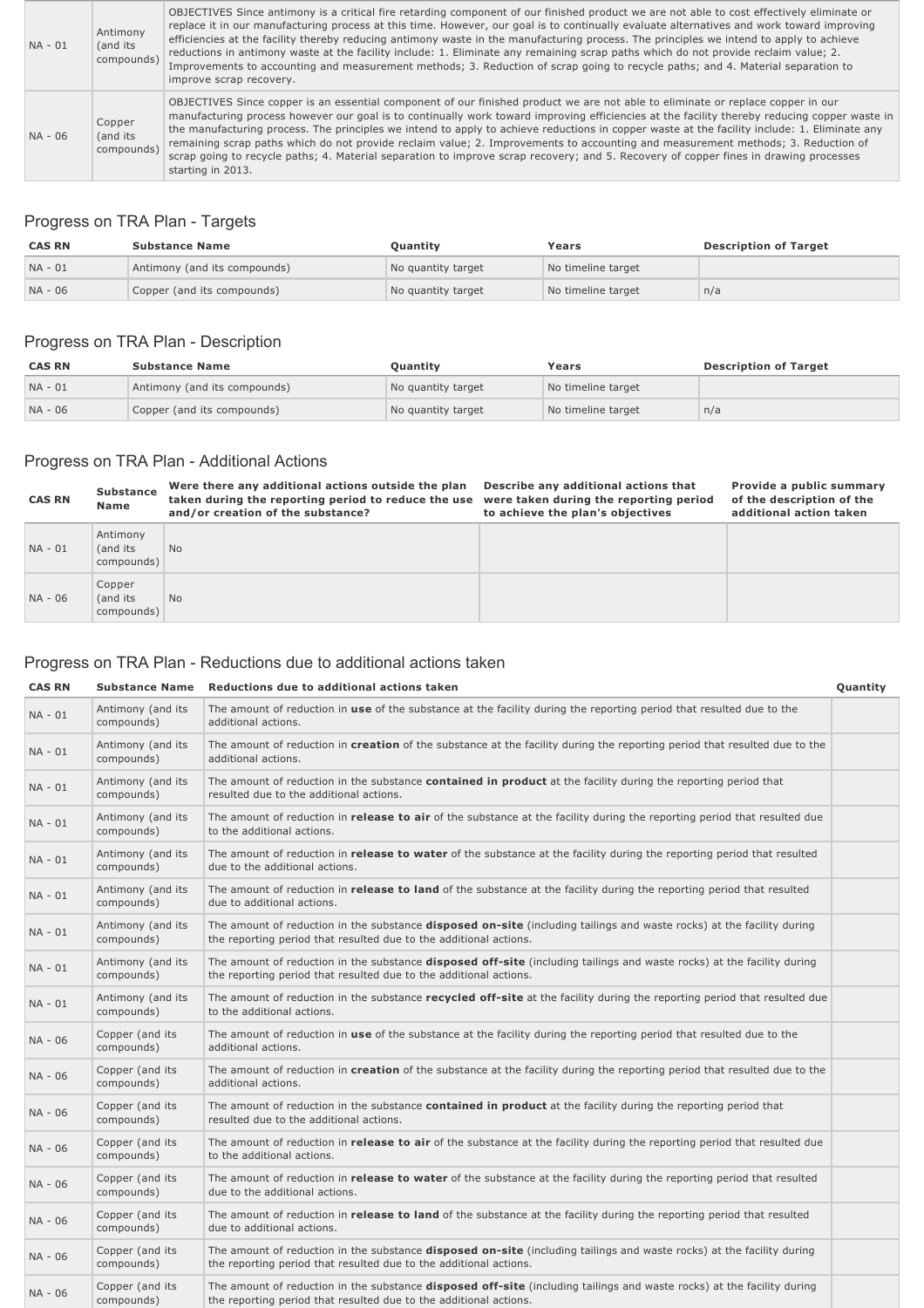| <b>CAS RN</b> | <b>Substance Name</b>         | <b>Reductions due to additional actions taken</b>                                                                                                      |  |
|---------------|-------------------------------|--------------------------------------------------------------------------------------------------------------------------------------------------------|--|
| NA - 06       | Copper (and its<br>compounds) | The amount of reduction in the substance recycled off-site at the facility during the reporting period that resulted due<br>to the additional actions. |  |

## Progress on TRA Plan - Amendments

| <b>CAS RN</b> | <b>Substance</b><br>Name           | Were any amendments made to<br>the toxic substance reduction<br>plan during the reporting period | s countrion any amenaments that<br>were made to the toxic substance<br>reduction plan during the reporting<br>period | amendments that were made to the toxic<br>substance reduction plan during the reporting<br>period |
|---------------|------------------------------------|--------------------------------------------------------------------------------------------------|----------------------------------------------------------------------------------------------------------------------|---------------------------------------------------------------------------------------------------|
| NA - 01       | Antimony<br>(and its<br>compounds) | <b>No</b>                                                                                        |                                                                                                                      |                                                                                                   |
| NA - 06       | Copper<br>(and its<br>compounds)   | <b>No</b>                                                                                        |                                                                                                                      |                                                                                                   |

**Description any amendments that**

**Provide a public summary of the description of any**

# Report Submission and Electronic Certification

#### NPRI - Flectronic Statement of Certification

| Specify the language of correspondence |  |
|----------------------------------------|--|
| English                                |  |
| Comments (optional)                    |  |
|                                        |  |

I hereby certify that I have exercised due diligence to ensure that the submitted information is true and complete. The amounts and values for the facility(ies) identified below are accurate, based on reasonable estimates using available data. The data for the facility(ies) that I represent are hereby submitted to the programs identified below using the Single Window Reporting Application.

I also acknowledge that the data will be made public.

Note: Only the person identified as the Certifying Official or the authorized delegate should submit the report(s) identified below.

| Company Name                                 |
|----------------------------------------------|
| Domtech Inc.                                 |
| Certifying Official (or authorized delegate) |
| Tim Bannon                                   |
| Report Submitted by                          |
| Tim Bannon                                   |

I, the Certifying Official or authorized delegate, agree with the statements above and acknowledge that by pressing the "Submit Report(s)" button, I am electronically certifying and submitting the facility report(s) for the identified company to its affiliated programs.

#### ON MOF TRA - Flectronic Certification Statement

#### Annual Report Certification Statement

As of 20/04/2017, I, Tim Bannon, certify that I have read the reports on the toxic substance reduction plans for the toxic substances referred to below and am familiar with their contents, and to my knowledge the information contained in the reports is factually accurate and the reports comply with the Toxics Reduction Act, 2009 and Ontario Regulation 455/09 (General) made under that Act.

#### TRA Substance List

| CAS RN  | Substance Name               |
|---------|------------------------------|
| NA - 01 | Antimony (and its compounds) |
| NA - 06 | Copper (and its compounds)   |

#### Exit Record Certification Statement

As of 20/04/2017, I Tim Bannon, certify that I have read the records created for the purposes of section 11.2 of Ontario Regulation 455/09 (General) made under the Toxics Reductions Act, (2009) in respect of the use and creation of the toxic substances refered to below at DOMTECH INC. and am familiar with their contents and to my knowledge they are factually accurate.

| <b>TRA Exit Record Substances</b> |                        |  |  |
|-----------------------------------|------------------------|--|--|
| CAS RN<br>Substance Name          |                        |  |  |
| $85 - 68 - 7$                     | Butyl benzyl phthalate |  |  |
| Company Name                      |                        |  |  |
| Domtech Inc.                      |                        |  |  |
| Highest Ranking Employee          |                        |  |  |
| Tim Bannon                        |                        |  |  |